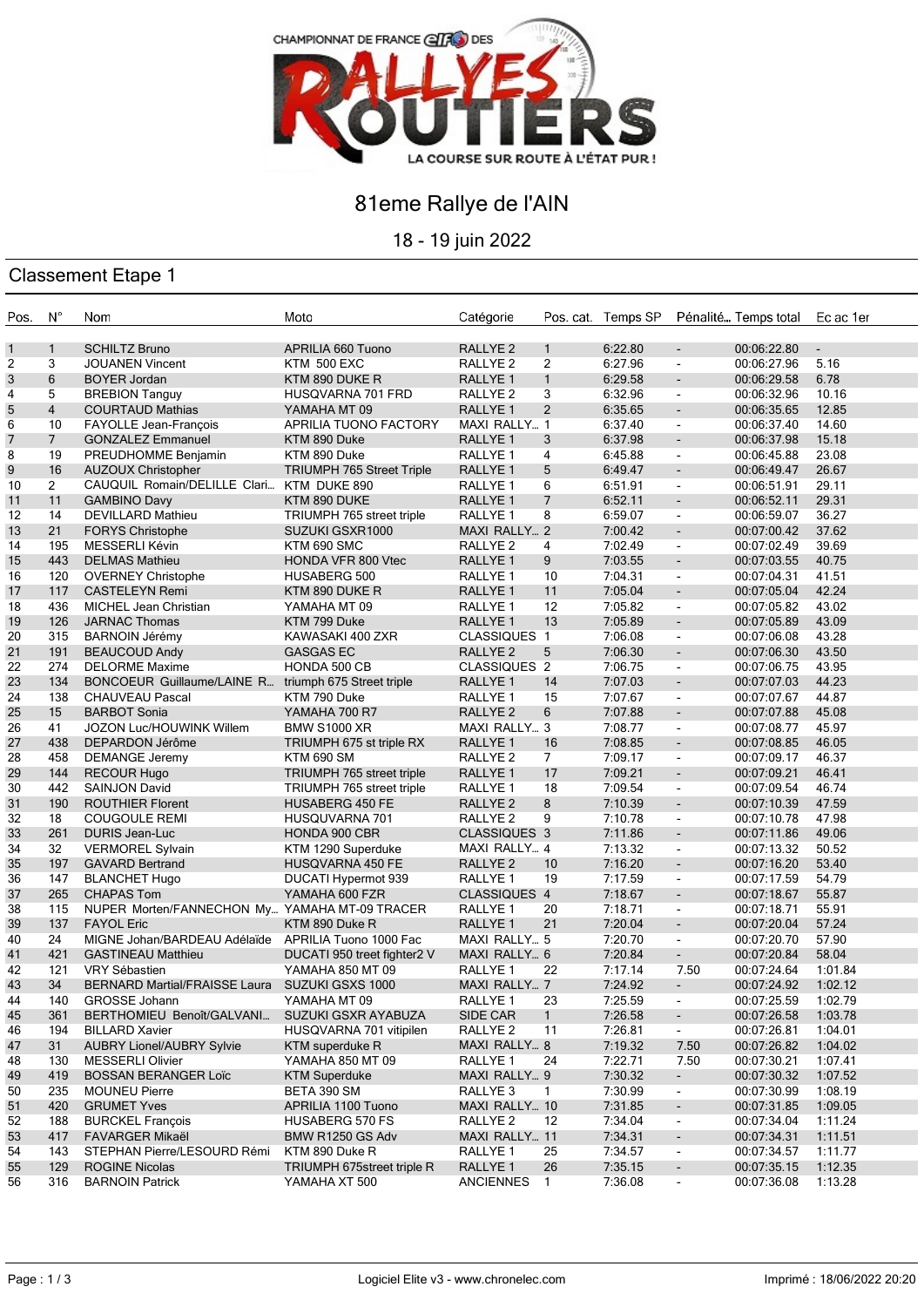# 81eme Rallye de l'AIN

18 - 19 juin 2022

### Classement Etape 1

| Pos.       | $N^{\circ}$ | Nom                                                  | Moto                                  | Catégorie                                  |                | Pos. cat. Temps SP |                                               | Pénalité Temps total       | Ec ac 1er          |
|------------|-------------|------------------------------------------------------|---------------------------------------|--------------------------------------------|----------------|--------------------|-----------------------------------------------|----------------------------|--------------------|
| 57         | 175         | <b>PARUSSINI Rudy</b>                                | KTM DUKE 890 R                        | <b>RALLYE 1</b>                            | 27             | 7:30.59            | 7.50                                          | 00:07:38.09                | 1:15.29            |
| 58         | 189         | RIOU Gaëtan                                          | <b>HUSABERG 570 FS</b>                | RALLYE <sub>2</sub>                        | 13             | 7:38.33            | $\sim$                                        | 00:07:38.33                | 1:15.53            |
| 59         | 266         | <b>LETHENET Cyrille</b>                              | YAMAHA 240 TDR                        | <b>CLASSIQUES 5</b>                        |                | 7:39.78            | $\overline{\phantom{a}}$                      | 00:07:39.78                | 1:16.98            |
| 60         | 439         | <b>RAGE Kevin</b>                                    | APRILIA 900 Shiver                    | RALLYE <sub>1</sub>                        | 28             | 7:39.79            | $\blacksquare$                                | 00:07:39.79                | 1:16.99            |
| 61         | 141         | <b>NOVET Thibaud</b>                                 | KAWASAZKI ZX 6R                       | RALLYE <sub>1</sub>                        | 29             | 7:41.45            | $\mathcal{L}_{\mathcal{A}}$                   | 00:07:41.45                | 1:18.65            |
| 62         | 264         | <b>JEUDY Yann</b>                                    | HONDA 750 VFR                         | CLASSIQUES 6                               |                | 7:43.25            | $\blacksquare$                                | 00:07:43.25                | 1:20.45            |
| 63         | 198         | <b>SCHMITT BAILER Arnaud</b>                         | KTM 690 Duke R                        | RALLYE <sub>2</sub>                        | 14             | 7:46.38            | $\blacksquare$                                | 00:07:46.38                | 1:23.58            |
| 64         | 42          | <b>MOREL Yannick</b>                                 | DUCATI Hypermot 1100                  | MAXI RALLY 12                              |                | 7:49.13            | $\blacksquare$                                | 00:07:49.13                | 1:26.33            |
| 65         | 145         | <b>UNAL Thierry</b>                                  | KTM 890 DUKE R                        | <b>RALLYE 1</b>                            | 30             | 7:50.95            | $\overline{\phantom{a}}$                      | 00:07:50.95                | 1:28.15            |
| 66         | 23          | MASSON Hugues-Olivier                                | SUZUKI 1000 GSX S                     | MAXI RALLY 13                              |                | 7:54.03            | $\blacksquare$                                | 00:07:54.03                | 1:31.23            |
| 67         | 272         | <b>PIGEAT Richard</b>                                | SUZUKI 750 GSXR                       | CLASSIQUES 7                               |                | 7:54.59            | $\overline{\phantom{a}}$                      | 00:07:54.59                | 1:31.79            |
| 68         | 28<br>435   | <b>POTIER Guillaume</b>                              | DUCATI multistrada 1260               | MAXI RALLY 14                              |                | 7:54.66            | $\blacksquare$<br>$\mathcal{L}_{\mathcal{A}}$ | 00:07:54.66                | 1:31.86<br>1:32.75 |
| 69<br>70   | 236         | <b>GAILLARD WILLY</b><br>LEGODU Jérémy               | KTM 1290 super adv S<br>BETA 390 SM   | MAXI RALLY 15<br>RALLYE <sub>3</sub>       | 2              | 7:55.55<br>7:58.87 | $\blacksquare$                                | 00:07:55.55<br>00:07:58.87 | 1:36.07            |
| 71         | 490         | <b>GILLARD Quentin</b>                               | KAWASAKI 650 KZ                       | <b>ANCIENNES</b>                           | $\overline{2}$ | 7:59.86            | ۰                                             | 00:07:59.86                | 1:37.06            |
| 72         | 464         | <b>VEUGLE Flavien</b>                                | YAMAHA MT 07                          | RALLYE <sub>2</sub>                        | 15             | 8:00.02            | $\blacksquare$                                | 00:08:00.02                | 1:37.22            |
| 73         | 118         | <b>CANALI Philippe</b>                               | YAMAHA 6OO fazer RJ                   | RALLYE 1                                   | 31             | 8:03.10            | $\blacksquare$                                | 00:08:03.10                | 1:40.30            |
| 74         | 237         | <b>FABRE Vincent</b>                                 | BETA 390 SM                           | RALLYE <sub>3</sub>                        | 3              | 8:03.37            | $\blacksquare$                                | 00:08:03.37                | 1:40.57            |
| 75         | 455         | PINCé Yann                                           | HUSQVARNA 701                         | <b>RALLYE 2</b>                            | 16             | 8:04.62            | $\overline{\phantom{a}}$                      | 00:08:04.62                | 1:41.82            |
| 76         | 267         | <b>PUGET Charles Alexis</b>                          | HONDA 650 Africa Twin 1988            | <b>CLASSIQUES 8</b>                        |                | 8:04.90            | $\blacksquare$                                | 00:08:04.90                | 1:42.10            |
| 77         | 43          | <b>PAQUIN William</b>                                | <b>APRILIA Tuono</b>                  | MAXI RALLY 16                              |                | 8:08.48            | $\mathcal{L}_{\mathcal{A}}$                   | 00:08:08.48                | 1:45.68            |
| 78         | 146         | LOUSSEREAUX David                                    | Triumph 675 street triple             | RALLYE <sub>1</sub>                        | 32             | 8:08.72            | $\blacksquare$                                | 00:08:08.72                | 1:45.92            |
| 79         | 323         | <b>COUDURIER Thierry</b>                             | YAMAHA 350 RDLC                       | <b>ANCIENNES</b>                           | 3              | 8:09.09            | $\blacksquare$                                | 00:08:09.09                | 1:46.29            |
| 80         | 241         | PARMENTIER Julien                                    | KAWASAKI 500 GPZ                      | RALLYE <sub>3</sub>                        | 4              | 8:10.18            | $\blacksquare$                                | 00:08:10.18                | 1:47.38            |
| 81         | 425         | BOISSERIE Philippe/DIDERICH                          | <b>BMW GS adventure</b>               | MAXI RALLY 17                              |                | 8:11.11            | $\overline{\phantom{a}}$                      | 00:08:11.11                | 1:48.31            |
| 82         | 474         | <b>VANHOLLEBEKE Pieter</b>                           | HONDA 500 CB                          | RALLYE <sub>3</sub>                        | 5              | 8:11.75            | $\blacksquare$                                | 00:08:11.75                | 1:48.95            |
| 83<br>84   | 424<br>453  | <b>MOLINARI Laurent</b><br><b>CECILLON Maxime</b>    | <b>APRILIA RSV Tuono</b>              | MAXI RALLY 18                              | 33             | 8:14.66<br>8:17.26 | $\blacksquare$                                | 00:08:14.66<br>00:08:17.26 | 1:51.86<br>1:54.46 |
| 85         | 457         | <b>ORIOL Boris</b>                                   | YAMAHA MT 09<br>KAWASAKI 650 ER 6N    | RALLYE <sub>1</sub><br>RALLYE <sub>2</sub> | 17             | 8:19.93            | $\blacksquare$<br>$\blacksquare$              | 00:08:19.93                | 1:57.13            |
| 86         | 369         | LEPAGE Pauline/LEPAGE Damien                         | YAMAHA 1000 Neptune R1                | SIDE CAR                                   | $\overline{2}$ | 8:20.73            | $\blacksquare$                                | 00:08:20.73                | 1:57.93            |
| 87         | 187         | <b>MOLINET Denis</b>                                 | KAWASAKI 650 Versys                   | RALLYE <sub>2</sub>                        | 18             | 8:22.30            | $\blacksquare$                                | 00:08:22.30                | 1:59.50            |
| 88         | 368         | BACON Franck/CRESCENZO Sé KTM 1190 RC8 R             |                                       | SIDE CAR                                   | 3              | 8:24.07            | $\blacksquare$                                | 00:08:24.07                | 2:01.27            |
| 89         | 456         | <b>VAUTHIER Mickaël</b>                              | YAMAHA MT 07                          | RALLYE <sub>2</sub>                        | 19             | 7:48.64            | 37.50                                         | 00:08:26.14                | 2:03.34            |
| 90         | 475         | <b>PRAS Thierry</b>                                  | KAWASAKI 600 ZXGR                     | CLASSIQUES 9                               |                | 8:26.80            | $\blacksquare$                                | 00:08:26.80                | 2:04.00            |
| 91         | 181         | <b>GUILLEMOT Frédéric</b>                            | YAMAHA 700 Ténéré                     | RALLYE <sub>2</sub>                        | 20             | 8:27.53            | $\blacksquare$                                | 00:08:27.53                | 2:04.73            |
| 92         | 454         | <b>VAURIS</b> Etienne                                | <b>DUCATI Monster 796</b>             | RALLYE <sub>1</sub>                        | 34             | 8:27.96            | $\blacksquare$                                | 00:08:27.96                | 2:05.16            |
| 93         | 27          | <b>ESSID Hamza</b>                                   | YAMAHA MT 10                          | MAXI RALLY 19                              |                | 8:29.11            | $\blacksquare$                                | 00:08:29.11                | 2:06.31            |
| 94         | 122         | <b>LESCANE Bruno</b>                                 | DUCATI 750 SSie                       | RALLYE <sub>1</sub>                        | 35             | 8:25.21            | 7.50                                          | 00:08:32.71                | 2:09.91            |
| 95         | 192         | <b>MESSEGHEM CHRISTIAN</b>                           | KAWASAKI 650 VERSYS                   | RALLYE <sub>2</sub>                        | 21             | 8:36.08            | $\blacksquare$                                | 00:08:36.08                | 2:13.28            |
| 96         | 149         | <b>VURPILLOT Simon</b>                               | TRIUMPH 675 DAYTONA                   | RALLYE 1                                   | 36             | 8:39.63            | $\blacksquare$                                | 00:08:39.63                | 2:16.83            |
| 97         | 321         | <b>JOUAN Salah</b>                                   | HONDA 900 Bol D'or                    | <b>ANCIENNES</b>                           | $\overline{4}$ | 8:41.18            | $\overline{\phantom{a}}$                      | 00:08:41.18                | 2:18.38            |
| 98<br>99   | 440<br>466  | <b>HERICOURT Michel</b><br><b>SIGARI NICOLAS</b>     | KAWASAKI Z800<br>SUZUKI 650 SV        | RALLYE 1<br>RALLYE <sub>2</sub>            | 37<br>22       | 8:34.61<br>8:17.39 | 7.50<br>30.00                                 | 00:08:42.11<br>00:08:47.39 | 2:19.31<br>2:24.59 |
| 100        | 322         | <b>DUFOUR Marc</b>                                   | YAMAHA 350 RDLC                       | ANCIENNES                                  | 5              | 8:02.92            | 45.00                                         | 00:08:47.92                | 2:25.12            |
| 101        | 437         | <b>BERNARD Loïc</b>                                  | SUZUKI 600 GSR                        | RALLYE <sub>1</sub>                        | 38             | 8:13.47            | 37.50                                         | 00:08:50.97                | 2:28.17            |
| 102        | 326         | <b>RIVOLLET Jean Yves</b>                            | GAUTHIER 250 F2                       | ANCIENNES 6                                |                | 8:52.09            | $\blacksquare$                                | 00:08:52.09                | 2:29.29            |
| 103        | 416         | <b>CHARDONNENS Yannick</b>                           | YAMAHA MT 10                          | MAXI RALLY 20                              |                | 7:56.59            | 1:00.00                                       | 00:08:56.59                | 2:33.79            |
| 104        | 183         | <b>HANNIGSBERG Morgane</b>                           | KTM 690 Duke                          | RALLYE <sub>2</sub>                        | 23             | 8:58.67            | $\sim$                                        | 00:08:58.67                | 2:35.87            |
| 105        | 415         | DESTRAZ Jérémiah                                     | APRILIA 1100 Tuono factory            | MAXI RALLY 21                              |                | 7:51.41            | 1:07.50                                       | 00:08:58.91                | 2:36.11            |
| 106        | 461         | THEVENON-DANIERE Nathanaël                           | KTM 690 Duke                          | RALLYE <sub>2</sub>                        | 24             | 7:51.42            | 1:07.50                                       | 00:08:58.92                | 2:36.12            |
| 107        | 243         | <b>DUPERRON Denis</b>                                | HONDA 500 CB                          | RALLYE 3                                   | 6              | 9:02.56            | $\sim$                                        | 00:09:02.56                | 2:39.76            |
| 108        | 401         | <b>BENESTON Didier/BULOT Eric</b>                    | HONDA ACM 1000 Orion                  | SIDE CAR                                   | 4              | 9:21.05            | $\blacksquare$                                | 00:09:21.05                | 2:58.25            |
| 109        | 318         | <b>STEPHAN Philippe</b>                              | YAMAHA 350 RDLC                       | <b>ANCIENNES</b>                           | $\overline{7}$ | 9:21.93            | $\overline{\phantom{a}}$                      | 00:09:21.93                | 2:59.13            |
| 110        | 22          | <b>BOURSIER Michel</b>                               | KTM 990 SMT                           | MAXI RALLY 22                              |                | 8:13.25            | 1:15.00                                       | 00:09:28.25                | 3:05.45            |
| 111<br>112 | 325<br>367  | POUTIER J.François<br>GUILHOT frédéric/FANGET jérôme | HONDA 500 FT<br>TRIUMPH 955 SPRINT ST | ANCIENNES 8<br>SIDE CAR                    | 5              | 9:30.12<br>9:30.89 | $\sim$<br>$\blacksquare$                      | 00:09:30.12<br>00:09:30.89 | 3:07.32<br>3:08.09 |
| 113        | 402         | PERRAUD Didier/PERRAUD Mari KAWASAKI ZZR choda       |                                       | SIDE CAR                                   | 6              | 9:33.49            | $\overline{\phantom{a}}$                      | 00:09:33.49                | 3:10.69            |
| 114        | 184         | PREVOST Arnaud                                       | YAMAHA XTZ 690                        | RALLYE <sub>2</sub>                        | 25             | 8:35.56            | 1:00.00                                       | 00:09:35.56                | 3:12.76            |
| 115        | 270         | <b>LAROCHETTE Olivier</b>                            | HONDA 900 CBR                         | CLASSIQUES 10                              |                | 7:50.97            | 1:45.00                                       | 00:09:35.97                | 3:13.17            |
| 116        | 418         | <b>CHOPIN Pierrick</b>                               | YAMAHA MT 10                          | MAXI RALLY 23                              |                | 7:51.15            | 1:45.00                                       | 00:09:36.15                | 3:13.35            |
| 117        | 271         | DEBIZE Grégory                                       | YAMAHA 850 TDM                        | CLASSIQUES 11                              |                | 8:01.67            | 1:37.50                                       | 00:09:39.17                | 3:16.37            |
| 118        | 370         | COUDERC Gilles/COUDERC Ang YAMAHA 12000 FJ           |                                       | SIDE CAR                                   | 7              | 8:32.34            | 1:15.00                                       | 00:09:47.34                | 3:24.54            |
| 119        | 242         | <b>GERMANIQUE Pascal</b>                             | KTM 390 adventure                     | RALLYE <sub>3</sub>                        | 7              | 9:56.94            | $\sim$                                        | 00:09:56.94                | 3:34.14            |
| 120        | 319         | <b>MARTIN Eric</b>                                   | SUZUKI 550 GS                         | ANCIENNES                                  | 9              | 10:01.28           | $\blacksquare$                                | 00:10:01.28                | 3:38.48            |
| $121$      | 400         | GILLARD Laurent/ARPIN Louizon                        | SUZUKI 1400 GSX                       | <b>SIDE CAR</b>                            | 8              | 10:07.77           | $\overline{\phantom{0}}$                      | 00:10:07.77                | 3:44.97            |
| 122        | 362         | MENERET Florian/RAUCCI Tristan                       | YAMAHA 1200 FJ                        | SIDE CAR                                   | 9              | 7:11.21            | 3:00.00                                       | 00:10:11.21                | 3:48.41            |
| 123        | 320         | ZABRONIECKA Joel                                     | YAMAHA 650 XS                         | <b>ANCIENNES</b>                           | 10             | 10:20.81           | $\overline{\phantom{a}}$                      | 00:10:20.81                | 3:58.01            |
| 124        | 403         | LLINARES Guillaume/GIANNINI                          | <b>YAMAHA 900 XJ</b>                  | SIDE CAR                                   | 10             | 10:26.20           | $\blacksquare$                                | 00:10:26.20                | 4:03.40            |